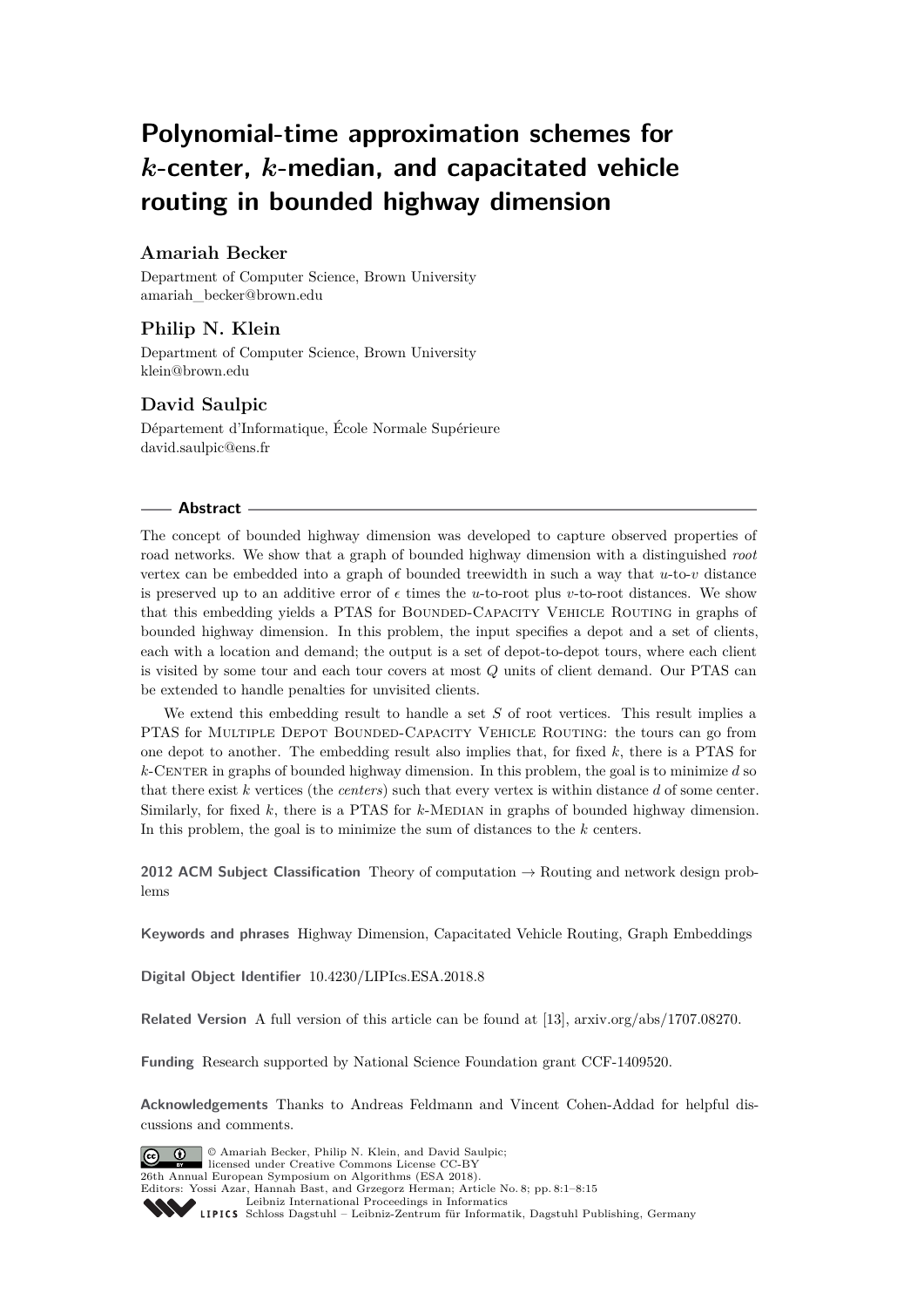### **8:2 PTAS for** *k***-center,** *k***-median and BCVR in low highway dimension**

# **1 Introduction**

The notion of *highway dimension* was introduced by Abraham et al. [\[3,](#page-12-0) [1\]](#page-12-1) to explain the efficiency of some shortest-path heuristics. The motivation of this parameter comes from the work of Bast et al. [\[11,](#page-13-1) [12\]](#page-13-2) who observed that, on a road network, a shortest path from a compact region to points that are far enough must go through one of a small number of nodes. They experimentally showed that the US road network has this property, and Abraham et al. [\[3,](#page-12-0) [1,](#page-12-1) [2\]](#page-12-2) proved results on the efficiency of shortest-path heuristics on graphs with bounded highway dimension.

Though several definitions of highway dimension have been proposed, we use the one given in [\[20\]](#page-13-3) :

**Definition 1.** The *highway dimension* of a graph  $G = (V, E)$  is the smallest integer  $\eta$  such that for every  $r \in \mathbb{R}^+$  and  $v \in V$ , there is a set of at most  $\eta$  vertices in  $B_v(cr)$  such that every shortest path of length at least *r* that has all its vertices in  $B_v$ (*cr*) intersects this set.

 $B_v(r) = \{u \in V | d(u, v) \leq r\}$  denotes here the ball with center *v* and radius *r*. This definition is chosen as it captures this property for a wider range of transportation networks than [\[2\]](#page-12-2). Since the latter implies low doubling dimension, it cannot, for example, represent air traffic networks, that are star-like at large airports which causes a large doubling dimension. Nevertheless, as noted in Feldman et al. [\[20\]](#page-13-3), these networks have a low highway dimension according to the definition of this paper (see the full version for a further discussion of these definitions).

**New polynomial-time approximation schemes:** Abraham et al. note that "conceivably, better algorithms for other [optimization] problems can be developed and analyzed under the small highway dimension assumption." Since road networks are thought to be modeled by graphs of small highway dimension, NP-hard optimization problems that arise in road networks are natural candidates for study. Feldmann [\[19\]](#page-13-4) and Feldmann, Fung, Könemann, and Post [\[20\]](#page-13-3) inaugurated this line of research, giving (respectively) a constant-factor approximation algorithm for one problem and quasi-polynomial-time approximation schemes for several other problems. In this paper, we give the first *polynomial-time approximation schemes* (PTASs) for classical optimization problems in graphs of small highway dimension.

**Vehicle routing:** Consider CAPACITATED VEHICLE ROUTING, defined as follows. An instance consists of a positive integer *Q* (the *capacity*), a graph with edge-lengths, a subset *Z* of vertices (called *clients*), a demand function  $\rho$  :  $Z \rightarrow \{1, 2, ..., Q\}$ , and a distinguished vertex, called the *depot*. A solution consists of a set of *tours*, where each tour is a walk that starts and ends at the depot, and a function that assigns each client to a tour that passes through it, such that the total client demand assigned to each tour is at most *Q*. (If a client  $v$  is assigned to a tour, we say that the tour *visits*  $v$ .) The objective is to minimize the sum of lengths of the tours.

We emphasize that in this version of CAPACITATED VEHICLE ROUTING, client demand is *indivisible*: a client's entire demand must be covered by a single tour. For arbitrary metrics, the problem is APX-hard, even when *Q >* 0 is fixed [\[9\]](#page-12-3). When *Q* is unbounded, it is NP-hard to approximate to within a factor of 1.5 even when the metric is that of a star [\[21\]](#page-13-5). Since stars have highway dimension one, this hardness result holds for graphs of bounded highway dimension. We therefore require *Q* to be constant. To emphasize this, we sometimes refer to the problem as BOUNDED-CAPACITY VEHICLE ROUTING.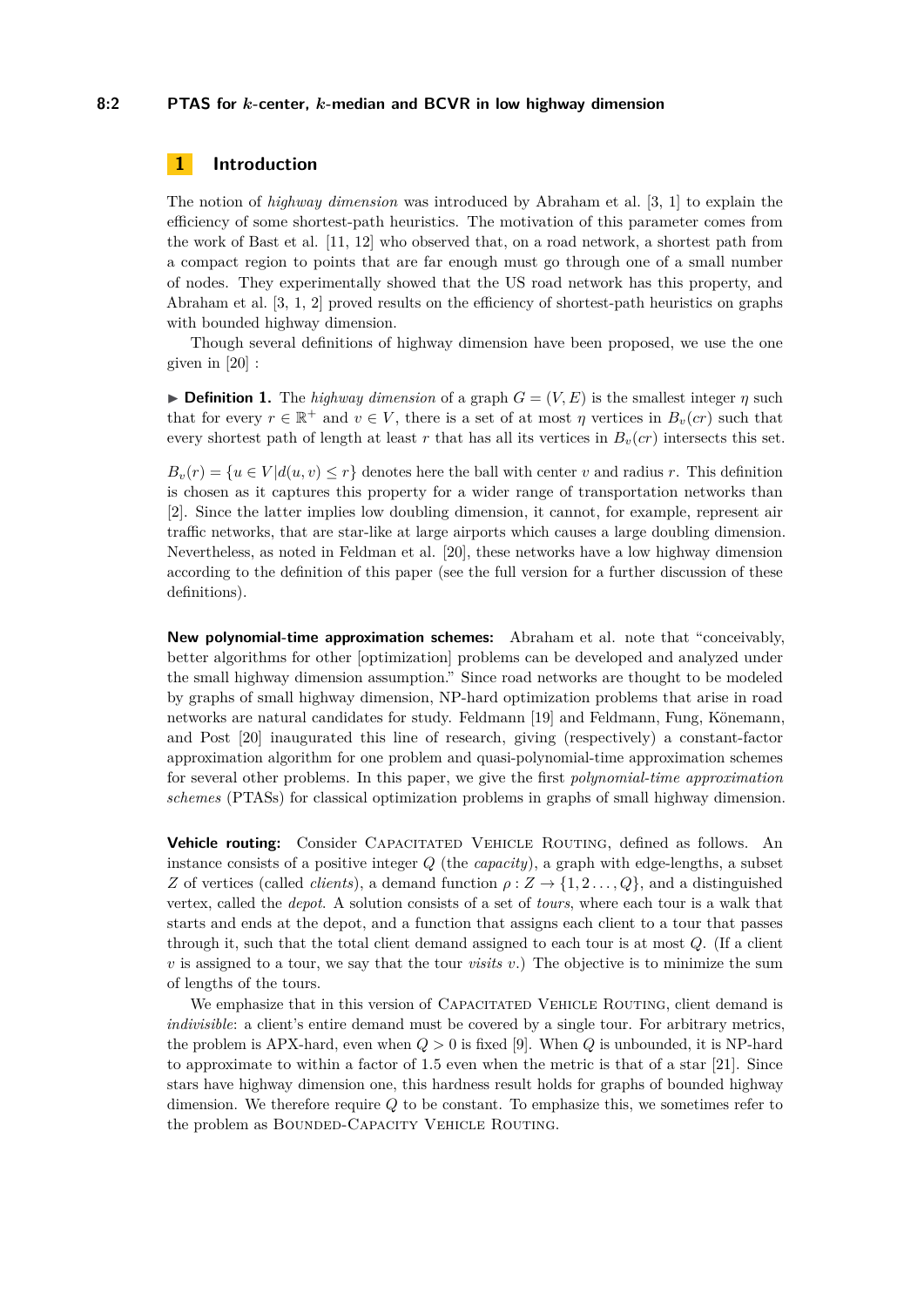<span id="page-2-1"></span>**Figure 12.** For any  $\epsilon > 0$ ,  $\eta > 0$  and  $Q > 0$ , there is a polynomial-time algorithm that, *given an instance of* Bounded-Capacity Vehicle Routing *in which the capacity is Q and the graph has highway dimension η*, finds a solution whose cost is at most  $1 + \epsilon$  times *optimum.*

The running time is bounded by a polynomial whose degree depends on  $\varepsilon$ , *η*, and *Q*. PTASs for vehicle routing were previously known only for Euclidean spaces, although a quasi-polynomial-time approximation scheme (QPTAS) was known for planar graphs (see Section [1.2\)](#page-3-0).

Our approach can be modified to handle a generalization in which an instance also specifies a *penalty* for each client, to be imposed if the solution omits the client. We also give a PTAS for a more general version of the problem, MULTIPLE-DEPOT BOUNDED-CAPACITY Vehicle Routing, in which there are a constant number of depots, and each tour is required only to start and end at one of the depots.

*k*-Center and *k*-Median: Given a graph, the goal in *k*-CENTER is to select a set of *k* vertices (the *centers*) so as to minimize the maximum distance of a vertex to the nearest center. This problem might arise, for example, in selecting locations for *k* firehouses. The objective in  $k$ -MEDIAN is to minimize the average vertex-to-center distance.

For *k*-CENTER, when the number *k* of centers is unbounded, for any  $\delta > 0$ , it is NP-hard [\[22,](#page-13-6) [28\]](#page-13-7) to obtain a  $(2 - \delta)$ -approximation, even in the Euclidean plane under  $L_1$  or  $L_{\infty}$  metrics<sup>[1](#page-2-0)</sup>, even in unweighted planar graphs [\[31\]](#page-14-1), and even in *n*-vertex graphs with highway dimension  $O(\log^2 n)$  [\[19\]](#page-13-4). We therefore consider bounded k, but even a  $(2 - \epsilon)$ approximation is *W*[2]-hard for parameter *k* [\[19\]](#page-13-4) in general graphs. Thus, even for bounded *k*, it seems necessary to consider restricted inputs. Feldmann [\[19\]](#page-13-4) gave a polynomial-time 3/2-approximation algorithm for bounded-highway-dimension graphs, and raised the question of whether a better approximation ratio could be achieved. The following theorem answers that question (Note that the running time is bounded by a polynomial in *n* whose degree does *not* depend on  $\eta$ ,  $k$ , or  $\varepsilon$ ).

**Theorem 3.** *There is a function*  $f_1(\cdot, \cdot, \cdot)$  *and a constant c such that, for each of the problems*  $k$ -CENTER *and*  $k$ -MEDIAN, for any  $\eta > 0$ ,  $k > 0$  and  $\varepsilon > 0$ , there is an algorithm *running in time*  $f_1(\eta, k, \varepsilon) n^c$  *that, given an instance in which the graph has highway dimension at most η, finds a solution whose cost is at most*  $1 + \varepsilon$  *times optimum.* 

# **1.1 New metric embedding results**

The key to achieving the new approximation schemes is a new result on metric embeddings of bounded-highway-dimension graphs into bounded-treewidth graphs. *Treewidth* is a measure of how complicated a graph is, and many NP-hard optimization problems in graphs become polynomial-time solvable when the input is restricted to graphs of bounded treewidth. The definition is the following.

A *tree decomposition* of a graph *G* is a tree *T<sup>G</sup>* whose nodes are *bags* of vertices that satisfy the following three criteria: every  $v \in V$  appears in at least one bag, for every edge  $(u, v) \in E$  there is some bag containing both *u* and *v* and for every  $v \in V$ , the bags containing *v* form a connected subtree. The *width* of *T<sup>G</sup>* is the size of the largest bag minus one, and the *treewidth* of *G* is the minimum width among all tree decompositions of *G*.

<span id="page-2-0"></span><sup>&</sup>lt;sup>1</sup> Approximation better than 1.822 is hard under  $L_2$ , see [\[18\]](#page-13-8).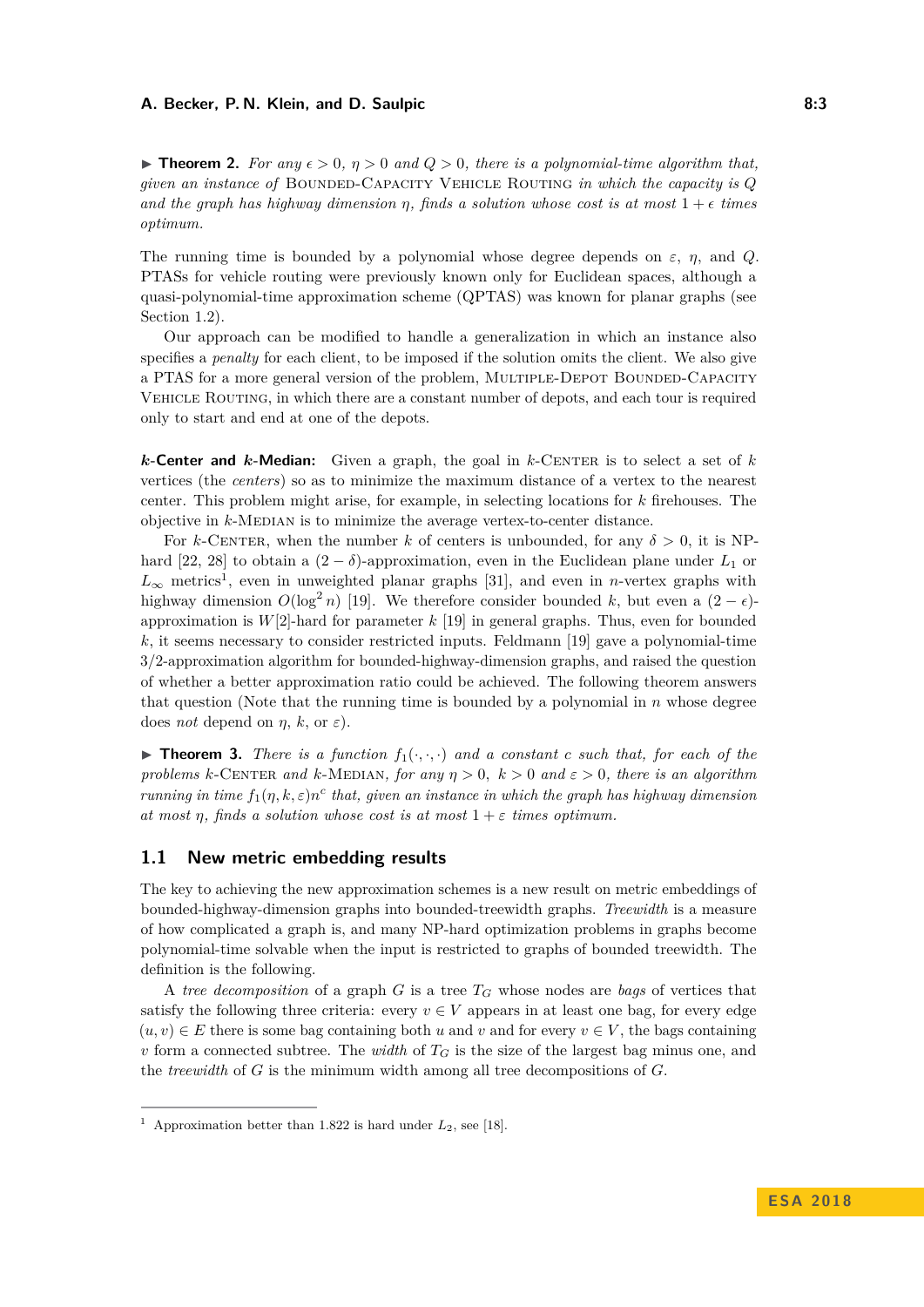#### **8:4 PTAS for** *k***-center,** *k***-median and BCVR in low highway dimension**

A metric embedding of an (undirected) guest graph *G* into a host graph *H* is a mapping  $\phi(\cdot)$  from the vertices of *G* to the vertices of *H* such that, for every pair of vertices *u, v* in *G*, the  $\phi(u)$ -to- $\phi(v)$  distance in *H* resembles the *u*-to-*v* distance in *G*. Usually in studying metric embeddings one seeks an embedding that preserves *u*-to-*v* distance up to some factor (the *distortion*). That is, the allowed error is proportional to the original distance. In this work, the allowed error is instead proportional to the distance from a given root vertex (or a constant number of vertices).

<span id="page-3-1"></span>**Find 1.** *There is a function*  $f_2(\cdot, \cdot)$  *such that, for every*  $\varepsilon > 0$ *, graph G of highway dimension η, and vertex s, there exists a graph H and an embedding φ*(·) *of G into H such that*

- $\blacksquare$  *H* has treewidth at most  $f_2(\varepsilon, \eta)$ *, and*
- for all vertices u and v,  $d_G(u, v) \leq d_H(\phi(u), \phi(v)) \leq d_G(u, v) + \varepsilon (d_G(s, u) + d_G(s, v)).$

As we describe in greater detail in Section [5,](#page-11-0) our PTAS for BOUNDED-CAPACITY VEHICLE ROUTING first applies Theorem [4](#page-3-1) with *s* being the depot and  $\epsilon' = \epsilon/c$  for a constant *c* to be determined, obtaining an embedding of the original graph into the bounded-treewidth graph *H*. The embedding induces an instance of VEHICLE ROUTING in *H*. The algorithm finds an optimal solution to this instance, and converts it to a solution for the original instance. This conversion does not increase the cost of the solution. However, we need to show that the optimal solution in the original instance induces a solution in *H* of not too much greater cost. We do this using a lower bound due to Haimovich and Rinnoy Kan [\[26\]](#page-13-9).

For the multiple-depot version of vehicle routing and for  $k$ -CENTER and  $k$ -MEDIAN, Theorem [4](#page-3-1) does not suffice. We present a generalization in which there is a set of root vertices, and the allowed error is proportional to the minimum distance to any root vertex.

<span id="page-3-2"></span>**Find 5.** *There is a function*  $f_3(\cdot, \cdot, \cdot)$  *such that, for every*  $\varepsilon > 0$ *, graph G of highway dimension*  $\eta$  *and set S of vertices of G, there exists a graph H and an embedding*  $\phi(\cdot)$  *of G into H such that*

- $\blacksquare$  *H* has treewidth  $f_3(\eta, |S|, \varepsilon)$ *, and*
- $\blacksquare$  for all u and v,  $d_G(u, v) \leq d_H(\phi(u), \phi(v)) \leq (1 + O(\varepsilon))d_G(u, v) + \varepsilon \min(d_G(S, u), d_G(S, v))$

### <span id="page-3-0"></span>**1.2 Related Work**

**Metric embeddings of bounded-highway-dimension graphs:** Feldmann [\[19\]](#page-13-4) and Feldmann et al. [\[20\]](#page-13-3) inaugurated research into approximation algorithms for NP-hard problems in bounded-highway-dimension graphs. Feldmann et al. [\[20\]](#page-13-3) gave quasi-polynomial-time approximation schemes for Traveling Salesman, Steiner Tree, and Facility Location. The key to their results is a probabilistic metric embedding of bounded-highway dimension graphs into graphs of small treewidth. The *aspect ratio* of a graph with edge-lengths is the ratio of the maximum vertex-to-vertex distance to the minimum vertex-to-vertex distance. Feldmann et al. show that, for any  $\epsilon > 0$ , for any graph *G* of highway dimension *η*, there is a probabilistic embedding  $\phi(\cdot)$  of *G* of expected distortion  $1 + \epsilon$  into a randomly chosen graph *H* whose treewidth is polylogarithmic in the aspect ratio of *G* (and also depends on  $\epsilon$  and  $\eta$ ). There are two obstacles to using this embedding in achieving approximation schemes:

- $\blacksquare$  The distortion is achieved only in expectation. That is, for each pair *u, v* of vertices, the expected  $\phi(u)$ -to- $\phi(v)$  distance in *H* is at most  $(1+\epsilon)$  times the *u*-to-*v* distance in *G*.
- The treewidth depends on the aspect ratio of *G*, so is only bounded if the aspect ratio is  $\blacksquare$ bounded.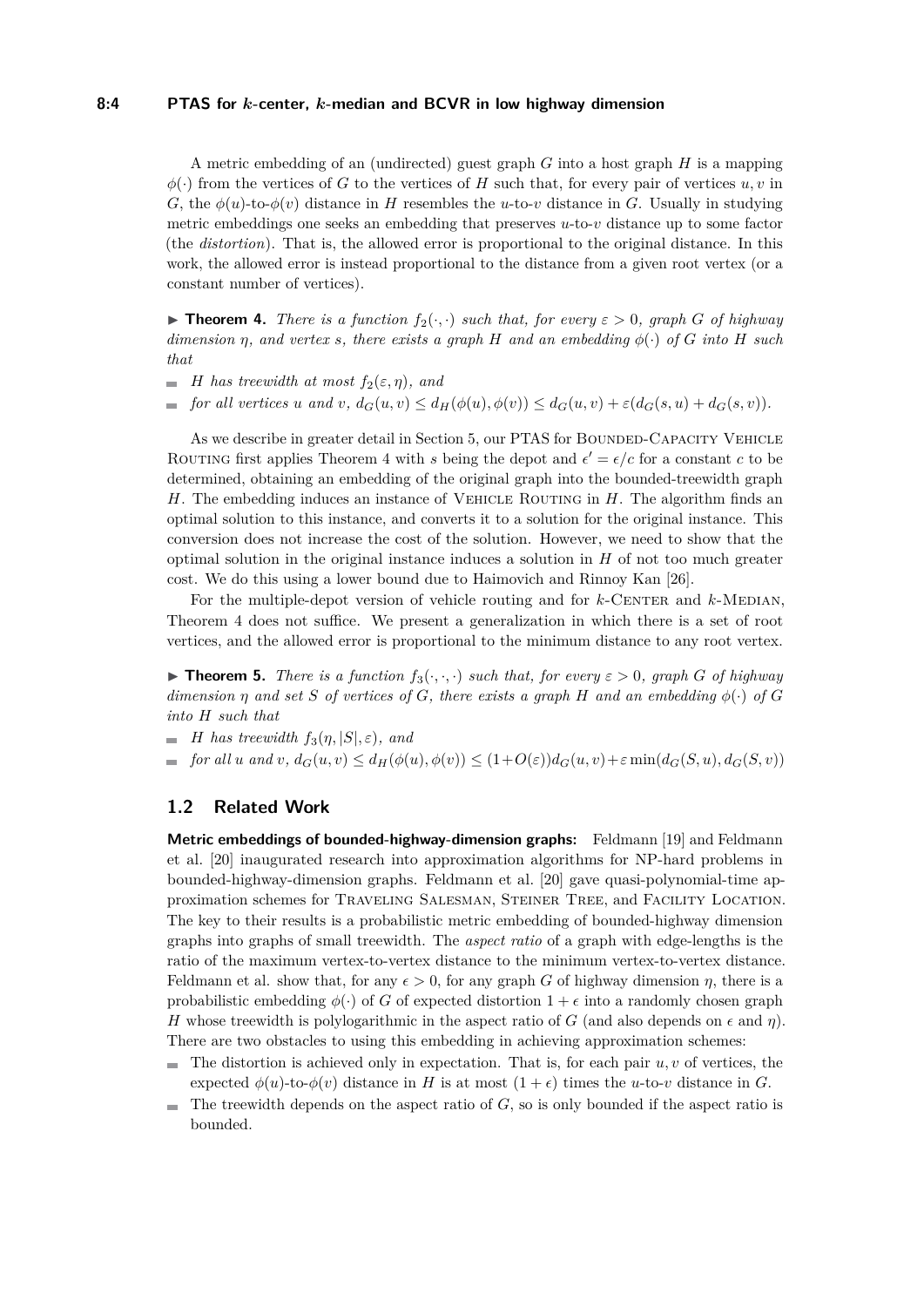The first is an obstacle for problems (e.g. k-CENTER) where individual distances need to be bounded; this does not apply to problems such as Traveling Salesman or Vehicle Routing where the objective is a sum of lengths of paths. The second is the reason that Feldmann et al. obtain only quasi-polynomial-time approximation schemes; it seems to be an obstacle to obtaining true PTAS. Nevertheless, the techniques introduced by Feldmann et al. are at the core of our embedding results. We build heavily on their framework.

About Vehicle Routing problem, Haimovich and Rinnoy Kan [\[26\]](#page-13-9) proved the following lower bound<sup>[2](#page-4-0)</sup>:

<span id="page-4-1"></span> $\triangleright$  **Lemma 6.** For CAPACITATED VEHICLE ROUTING with capacity Q, and client set Z,

$$
cost(OPT) \ge \frac{2}{Q} \sum \{d(c, s) : c \in Z\}
$$

Note that the CAPACITATED VEHICLE ROUTING problem is a generalization of TRAVELING SALESMAN ( $Q = n$ ,  $Z = V$ , and  $\rho(v) = 1, \forall v$ ). Conversely, Haimovich and Rinnoy Kan show how to use a solution to Traveling Salesman to achieve a constant-factor approximation for Capacitated Vehicle Routing, where the constant depends on the approximation ratio for Traveling Salesman.

Since Capacitated Vehicle Routing in general graphs is APX-hard for every fixed  $Q \geq 3$  [\[8,](#page-12-4) [9\]](#page-12-3), much work has focused on the Euclidean plane. Haimovich and Rinnoy Kan [\[26\]](#page-13-9) gave a polynomial-time approximation scheme (PTAS) for the Euclidean plane for the case when the capacity *Q* is constant. Asano et al. [\[9\]](#page-12-3) showed how to improve this algorithm to get a PTAS when *Q* is  $O(\log n / \log \log n)$ . For general capacities, Das and Mathieu [\[17\]](#page-13-10) gave a quasi-polynomial-time approximation scheme for unbounded *Q*. Building on this work, Adamaszek, Czumaj, and Lingas [\[4\]](#page-12-5) gave a PTAS that for any  $\epsilon > 0$  can handle *Q* up to  $2^{\log^{\delta} n}$  where  $\delta$  depends on  $\epsilon$ .

Little is known for higher dimensions or other metrics. Kachay gave a PTAS in  $\mathbb{R}^d$  that requires *Q* to be  $O(\log^{1/d} \log n)$  [\[30\]](#page-14-2), and Hamaguchi and Katoh [\[27\]](#page-13-11) and Asano, Katoh, and Kawashima [\[7\]](#page-12-6) focused on constant-factor approximation algorithms for the case where the graph is a tree and client demand is divisible. Becker, Klein and Saulpic [\[14\]](#page-13-12) gave the first approximation scheme for a non-Euclidean metric: they describe a quasi-polynomial-time approximation scheme in planar graphs, but only when the capacity *Q* is polylogarithmic in the graph size. They introduce the idea of an error that depends on the distance to the depot, which we also use in the embedding presented in our work here.

For *k*-MEDIAN, constant-factor approximation algorithms have been found for general metric spaces  $[15, 32, 29, 6]$  $[15, 32, 29, 6]$  $[15, 32, 29, 6]$  $[15, 32, 29, 6]$  $[15, 32, 29, 6]$  $[15, 32, 29, 6]$  $[15, 32, 29, 6]$ . The best known approximation ratio for  $k$ -MEDIAN in general metrics is 2.675 [\[15\]](#page-13-13), and it is NP-hard to approximate within a factor of  $1 + 2/e$  [\[23\]](#page-13-14). For *k*-Median in *d*-dimensional Euclidean space, PTAS have been found when *k* is fixed (e.g. [\[10\]](#page-12-8)) and when *d* is fixed (e.g. [\[5\]](#page-12-9)) but there exists no PTAS if *k* and *d* are part of the input [\[25\]](#page-13-15). Recently Cohen-Addad et al. [\[16\]](#page-13-16) gave a local search-based PTAS for *k*-MEDIAN in edge-weighted planar graphs, and more generally in graphs from any nontrivial minor-closed graph family.

**Outline.** Section [2](#page-5-0) provides preliminary definitions and presents useful results from Feldmann et al. [\[20\]](#page-13-3). In Section [3](#page-6-0) we give an initial embedding result for graphs of bounded aspect ratio. Section [4](#page-8-0) explains the main embedding result (Theorem [4\)](#page-3-1), and Section [5](#page-11-0) describes

<span id="page-4-0"></span><sup>2</sup> Although their result addresses the unit-demand case, it generalizes to instances where each non-zero client demand  $\rho(v)$  is at least one.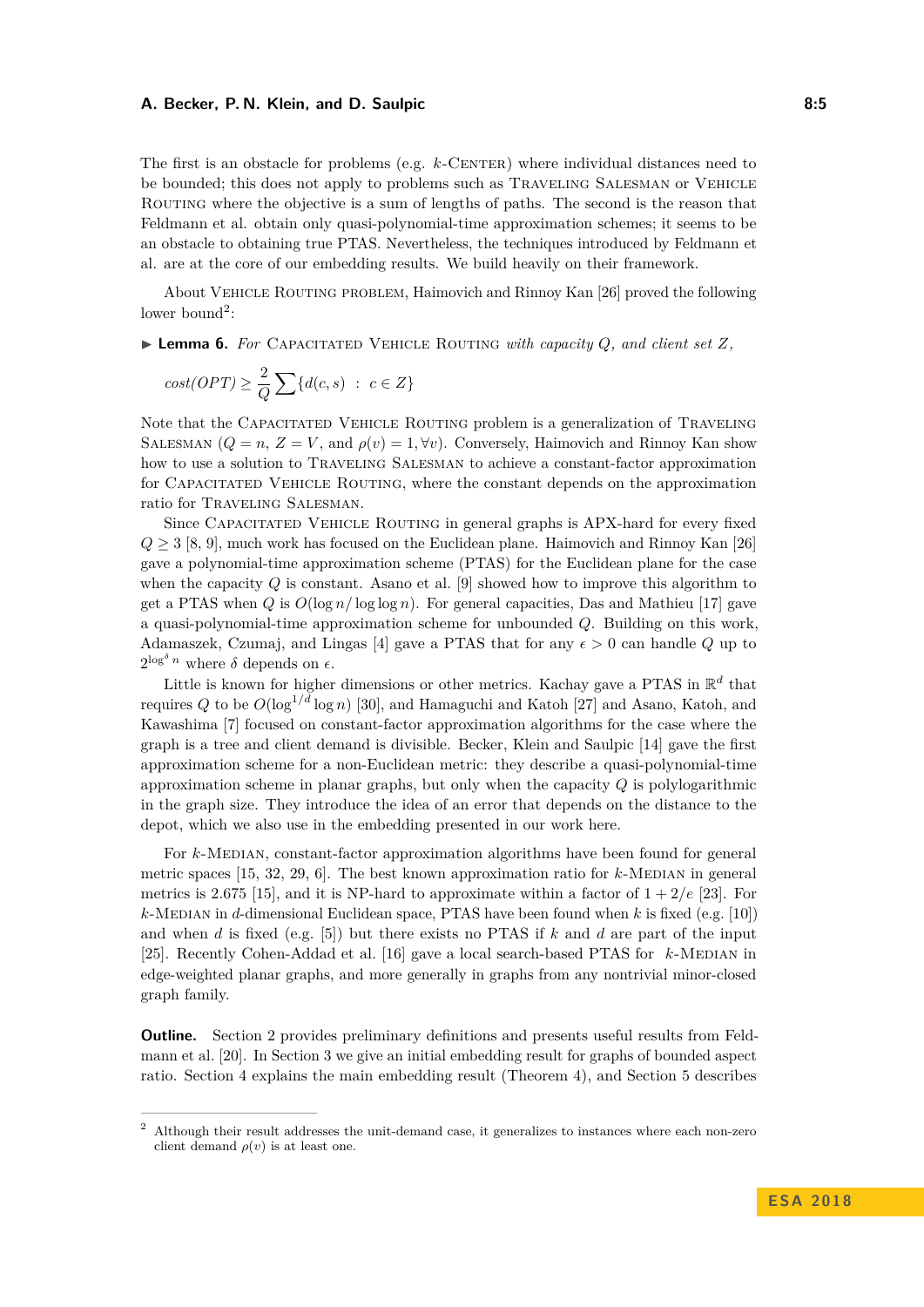#### **8:6 PTAS for** *k***-center,** *k***-median and BCVR in low highway dimension**

how to use this embedding to achieve a PTAS for CAPACITATED VEHICLE ROUTING, proving Theorem [2.](#page-2-1) We refer the reader to the full version [\[13\]](#page-13-0) for a discussion of highway dimension, omitted proofs, the dynamic program for vehicle routing, and a discussion of Theorem [5](#page-3-2) and its application to multi-depot vehicle routing, *k*-CENTER, and *k*- MEDIAN.

# <span id="page-5-0"></span>**2 Preliminaries**

We use *OPT* to denote the optimum solution for an optimization problem. For minimization problems, an *α*-approximation algorithm returns a solution with cost at most  $\alpha \cdot \text{cost}(OPT)$ . An *approximation scheme* is a family of  $(1 + \varepsilon)$ -approximation algorithms indexed by  $\varepsilon > 0$ . A *polynomial-time approximation scheme* (PTAS) is an approximation scheme that for each fixed  $\varepsilon$  runs in polynomial time.

For an undirected graph  $G = (V, E)$ , we use  $d_G(u, v)$  (or  $d(u, v)$  when G is unambiguous) to denote the shortest-path distance between *u* and *v*. For any vertex subsets  $W \subseteq V$ and vertex  $v \in V$  we let  $d(v, W)$  denote  $\min_{w \in W} d(v, w)$ , and we let  $diam(W)$  denote  $\max_{u,v\in W} d(u,v).$ 

An *embedding* of a graph  $G = (V, E)$  is a mapping  $\phi$  from a *guest* graph G to a *host* graph  $H = (V, E_H)$ . For notational simplicity, we identify the vertices of *H* with points of *G* and therefore omit *φ*.

Let  $Y \subseteq X$  be a subset of elements in a metric space  $(X, d)$ . *Y* is a *δ-covering* of *X* if for all  $x \in X$ ,  $d(x, Y) \leq \delta$ . *Y* is a  $\beta$ -packing of *X* if for all  $y_1, y_2 \in Y$  with  $y_1 \neq y_2$ ,  $d(y_1, y_2) \geq \beta$ . *Y* is an  $\varepsilon$ -net if it is both an  $\varepsilon$ -covering and an  $\varepsilon$ -packing.

**Shortest-Path Covers.** Now we introduce a tool for dealing with bounded highway-dimension graphs. Recall that *c* is a constant greater than 4.

**► Definition 7.** For a graph *G* with vertex set *V* and  $r \in R^+$ , a *shortest-path cover for scale*  $r$  SPC( $r$ )  $\subseteq$  *V* is a set of vertices, called *hubs*, such that every shortest path of length in  $(r, cr/2]$  contains at least one hub. Such a cover is called *locally s-sparse* for scale r if every ball of diameter  $cr$  contains at most  $s$  vertices from  $SPC(r)$ .

For a graph of highway dimension  $\eta$ , Abraham et al. [\[1\]](#page-12-1) showed how to find a locally  $O(\eta \log \eta)$ -sparse shortest-path cover in polynomial time (though they show it for a different definition of highway dimension  $(c = 4)$ , the algorithm can be straightforwardly adapted). This result allows us to use shortest-path covers instead of directly using highway dimension.

**Town Decomposition.** Feldmann et al.<sup>[\[20\]](#page-13-3)</sup> observed that a shortest-path cover for scale *r* naturally defines a clustering of the vertices into *towns* [\[20\]](#page-13-3). Informally, a *town* at scale *r* is a subset of vertices that are close to each other and far from other towns and from the shortest-path cover for scale *r*. Formally, a town is defined by at least one  $v \in V$  such that  $d(v, \text{SPC}(r)) > 2r$  and is composed of  $\{u \in V | d(u, v) \leq r\}$ . The following lemma of Feldmann et al. describes key properties of towns.

<span id="page-5-1"></span> $\triangleright$  **Lemma 8** (Lemma 3.2 in [\[20\]](#page-13-3)). *If T is a town at scale r, then* 

**1.**  $diam(T) \leq r$  *and* 

**2.**  $d(T, V \setminus T) > r$ 

Feldmann et al. define a recursive decomposition of the graph using the concept of towns, which we adopt for this paper. First, scale all distances so that the shortest point-to-point distance is a little more than  $c/2$ . Then fix a set of scales  $r_i = (c/4)^i$ . We say that a town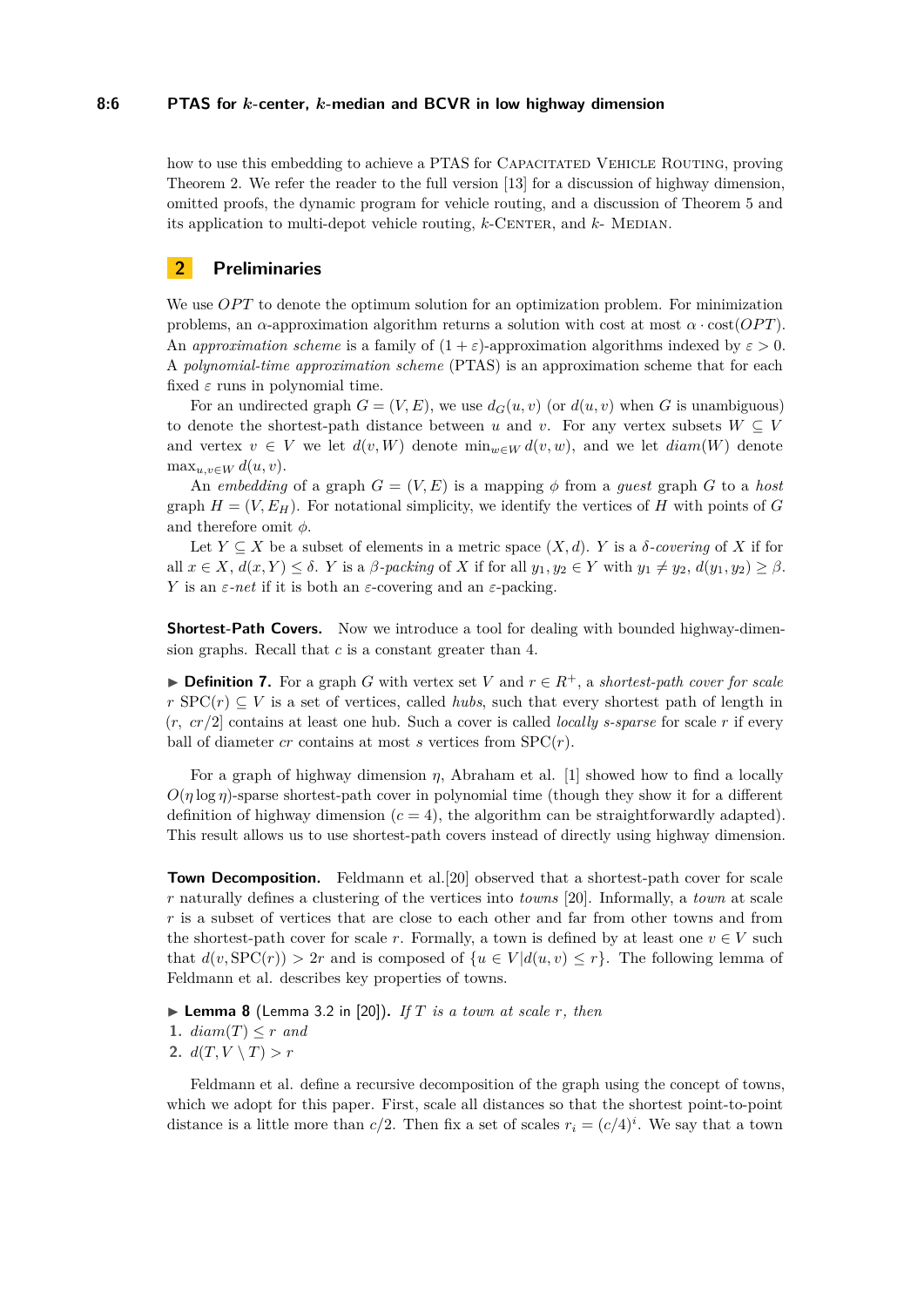

**Figure 1** Illustration of Lemma [8.](#page-5-1)

*T* at scale  $r_i$  is on *level i*. The scaling ensures that  $SPC(r_0) = \emptyset$ , and therefore at level 0 every vertex forms a singleton town. The largest level is  $r_{max} = \lceil \log_{c/4} diam(G_{scaled}) \rceil$  $\lceil \log_{c/4}(\frac{c}{2} \cdot \theta_G) \rceil$ , where  $\theta_G$  is the aspect ratio of the input graph. Similarly at this topmost level,  $SPC(r_{max}) = \emptyset$  since there are no shortest paths that need to be covered. The only town at scale *rmax* is the town that contains the entire graph. We say that the town at scale  $r_{max}$  and the singleton towns at scale  $r_0$  are *trivial* towns. Since *c* is a constant greater than four, the total number of scales is linear in the input size.

The set  $\mathcal{T} = \{T \subseteq V | T$  is a town on level  $i \in \mathbb{N}\}$  of towns at all levels is called the *town decomposition*. Because of the properties of Lemma [8,](#page-5-1) this set forms a laminar family and therefore has a tree structure. Moreover, the decomposition has the following properties.

- **Lemma 9** (Lemma 3.3 in [\[20\]](#page-13-3)). For every town  $T$  in a town decomposition  $T$ ,
- **1.** *T has either 0 children or at least 2 children, and*
- **2.** *if*  $T$  *is a town at level i and has child town*  $T'$  *at level j*, *then*  $j < i$ *.*

**Approximate Core Hubs.** For the purpose of approximation algorithms, it suffices to use not all hubs but a representative subset. For  $\varepsilon > 0$ , Feldmann et al. show how to compute, for each town *T*, a subset  $X_T$  of  $T \cap \bigcup_i \text{SPC}(r_i)$ , called *approximate core hubs*. Their properties are described in Lemma [10.](#page-6-1) Recall that the *doubling dimension* of a metric is the smallest *θ* such that for every *r*, every ball of radius  $2r$  can be covered by at most  $2^{\theta}$  balls of radius *r*.

<span id="page-6-1"></span>▶ Lemma 10 (Theorem 4.2 and Lemma 5.1 in [\[20\]](#page-13-3)). *For every town*  $T \in \mathcal{T}$ *, there exist a set X<sup>T</sup> such that:*

- **1.** *if*  $T_1$  *and*  $T_2$  *are different child towns of*  $T$ *, and*  $u \in T_1$  *and*  $v \in T_2$ *, then there is some*  $h \in X_T$  *such that*  $d(P[u, v], h) \leq \varepsilon d(u, v)$ *, where*  $P[u, v]$  *is the shortest u-to-v path, and*
- **2.** *the doubling dimension of*  $X_T$  *is*  $\theta = O(\log(\eta s \log(1/\varepsilon)))$ .

<span id="page-6-2"></span>**Minimality of Shortest-Path Covers.** Note that the result of Lemma [10](#page-6-1) requires the shortest-path covers be inclusion-wise minimal. For the embedding we present in Section [4,](#page-8-0) however, it is useful to assume that the depot is not a member of any town except for the trivial topmost town containing all of *G* and bottommost singleton town containing just the depot. This assumption can be made safely, as explained in the full version of the paper.

# <span id="page-6-0"></span>**3 Embedding for Graphs of Bounded Aspect-Ratio**

Lemma [11](#page-7-0) describes an embedding for the case when the graph has bounded aspect-ratio, ie. the ratio between diameter and smallest distance. This embedding gives only a small *additive* error, and will prove to be a useful tool for the following sections. In this section we show how to construct this embedding.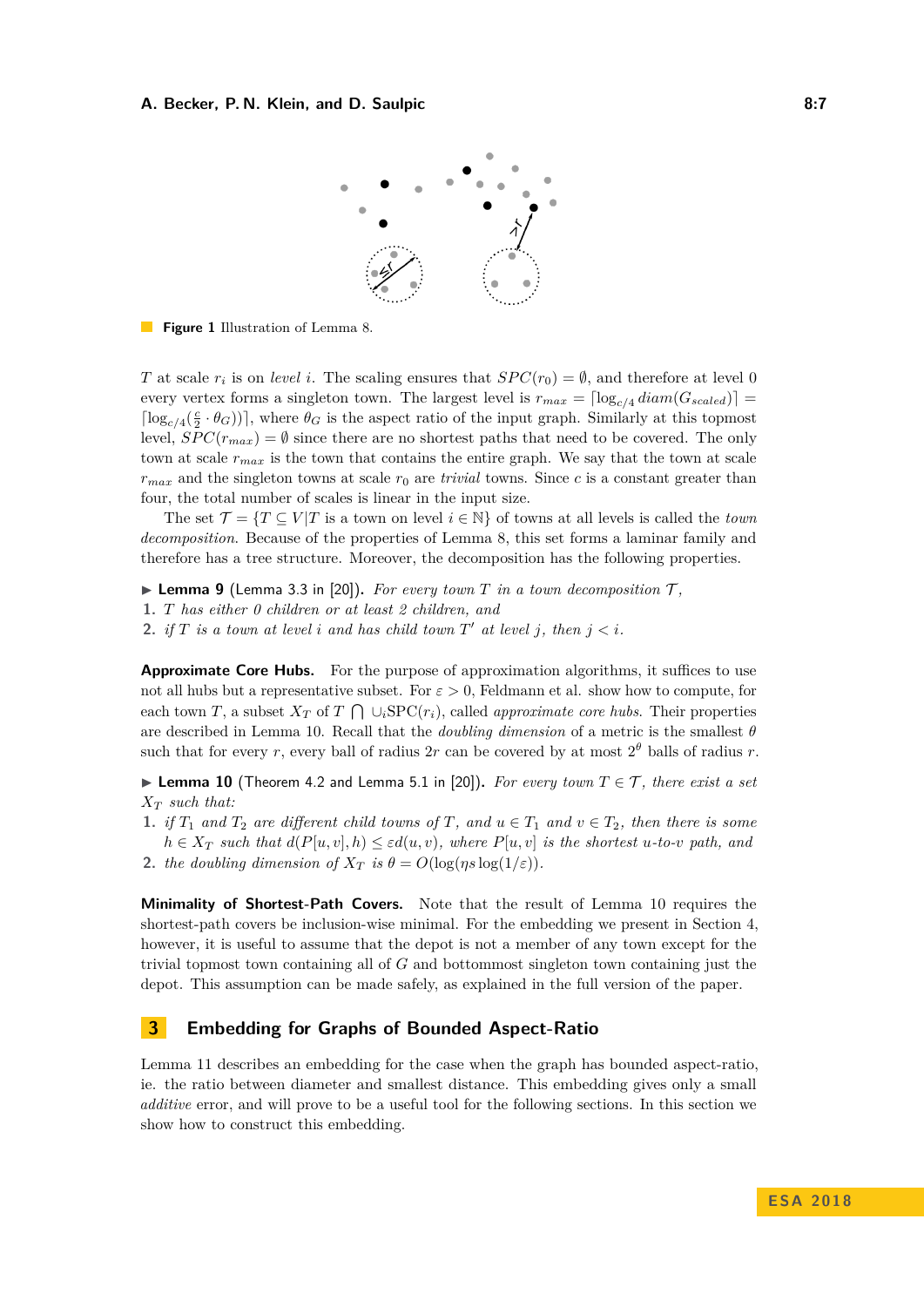<span id="page-7-1"></span>

**Figure 2** (a) An example of a town decomposition. *T*<sup>1</sup> has diameter at most *ε*∆ and *T*<sup>2</sup> has diameter greater than  $\varepsilon\Delta$ . (b) Two cases of town embeddings.  $T_1$  is embedded as a star with center  $v_{T_1}$ . The embedding of  $T_2$  connects all vertices in  $T_2$  to all hubs in  $\hat{X}_{T_2}$  (depicted as squares). (c) Hub  $\hat{h} \in \hat{X}_T$  is close to hub  $h \in X_T$  which itself is close to the shortest *u*-to-*v* path.

<span id="page-7-0"></span>**Lemma 11.** *There is a function*  $f(x, y)$  *such that, for any*  $\varepsilon > 0$  *and*  $\eta > 0$ *, for any graph G with highway dimension at most η, minimal distance 1 and diameter* ∆*, there is a graph H* with treewidth at most  $f(\varepsilon, \eta)$  and an embedding  $\phi(\cdot)$  of G into H such that, for all points *u and v,*

 $d_G(u, v) \leq d_H(\phi(u), \phi(v)) \leq d_G(u, v) + 4\varepsilon\Delta$ 

*Furthermore, there is a polynomial-time algorithm to construct H and the embedding.*

We first present an algorithm to compute the host graph *H* and a tree decomposition of *H*. This algorithm relies on the town decomposition  $\mathcal T$  of *G*, described in Section [2.](#page-5-0)

The host graph *H* is constructed as follows. First, consider a town *T* that has diameter *d* ≤ *ε*∆ but has no ancestor towns of diameter *ε*∆ or smaller. We call such a town a *maximal* town of diameter at most  $\varepsilon \Delta$ . The town T is embedded into a star: choose an arbitrary vertex  $v_T$  in *T*, and for each  $u \in T$ , include an edge in *H* between *u* and  $v_T$  with length  $d_G(u, v_T)$  equal to their distance in *G* (see Figures [2a](#page-7-1) and [2b\)](#page-7-1).

Now consider a town *T* of diameter  $d_T > \varepsilon \Delta$ . The set of approximate core hubs  $X_T$  can be used as *portals* to preserve distances between vertices lying in different child towns of *T*. Specifically, by Lemma [10,](#page-6-1) for every pair of vertices  $(u, v)$  in different child towns of *T*,  $X_T$ contains a vertex that is close to the shortest path between *u* and *v*. In order to approximate the shortest paths, it is therefore sufficient to consider a set of points *close to*  $X_T$ . Let  $\hat{X}_T$ be an  $\varepsilon d_T$ -net of  $X_T$ . For each  $\hat{h} \in \hat{X}_T$  and  $v \in T$ , include an edge in *H* connecting *v* to  $\hat{h}$ with length  $d_H(v, \hat{h}) = d_G(v, \hat{h})$  equal to the *v*-to- $\hat{h}$  distance in *G* (see Figures [2a](#page-7-1) and [2b\)](#page-7-1).

The tree decomposition *D* mimics the town decomposition tree: for each town *T* of diameter greater than  $\varepsilon \Delta$ , there is a bag  $b_T$ . This bag is connected in *D* to all of the bags of child towns of *T* and contains all of the vertices of the net assigned to *T* and of the nets assigned to *T*'s ancestors in the town decomposition. Formally, if  $A_T$  denotes the set of all towns that contain *T*,  $b_T = \bigcup_{T' \in A_T} \hat{X}_{T'}$ . Note that if *T'* is the parent of *T* in the town decomposition,  $b_T = \hat{X}_T \cup b_{T'}$ . Now for each maximal town *T* of diameter at most  $\varepsilon \Delta$  with parent town  $T'$ , the tree decomposition contains a bag  $b_T^0$  connected to a bag  $b_T^u$  for each vertex  $u \in T$ . We define  $b_T^0 = \{v_T\} \cup b_{T'}$  and  $b_T^u = \{u\} \cup b_T^0$ .

Following Feldmann et al. [\[20\]](#page-13-3), the above construction can be shown to be polynomial-time constructible. The following three lemmas therefore prove Lemma [11.](#page-7-0)

 $\blacktriangleright$  **Lemma 12.** *D is a valid tree decomposition of H.*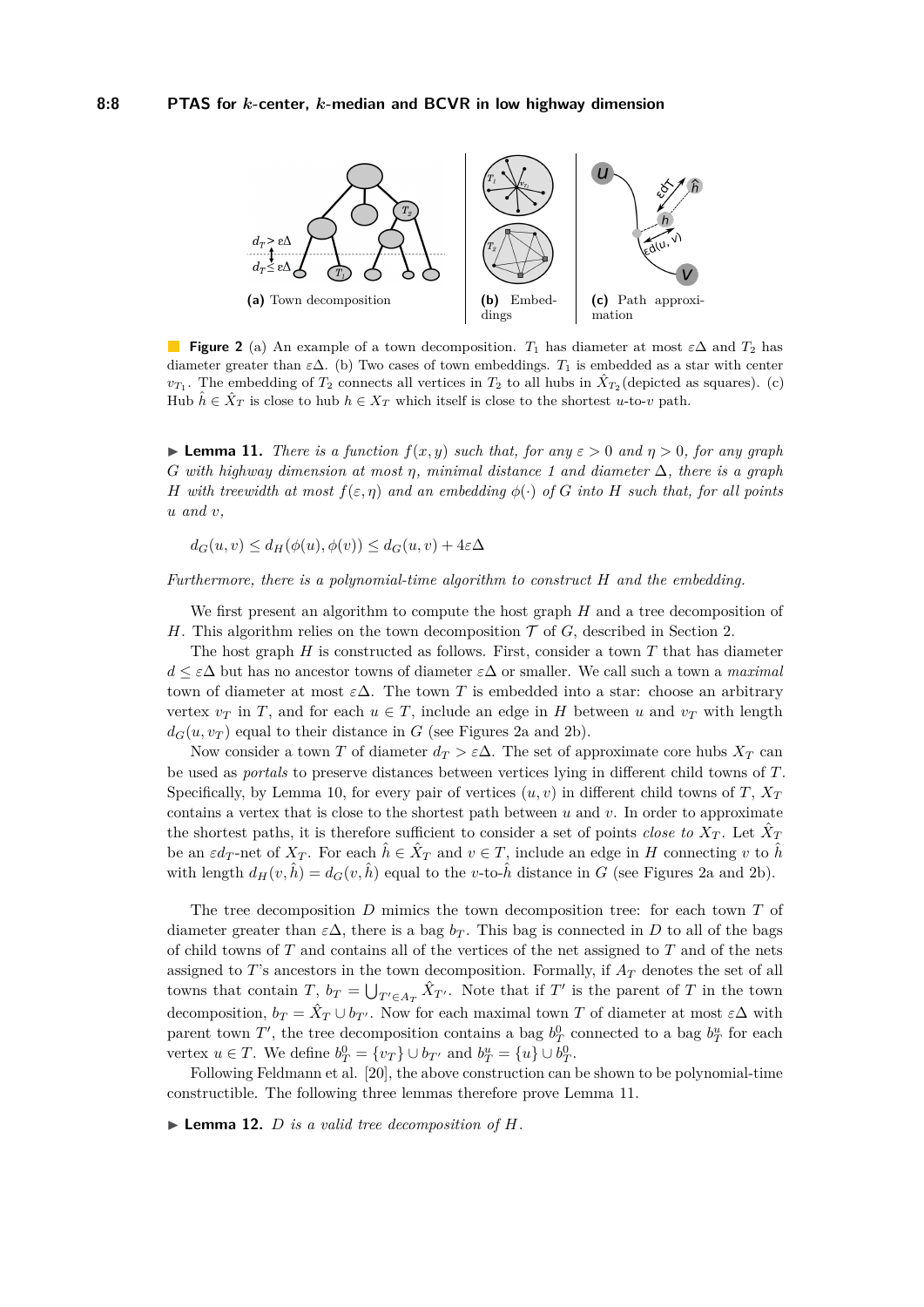#### <span id="page-8-1"></span>**Demma 13.** *H* has a treewidth  $O((\frac{1}{\varepsilon})^{\theta} \log_{\frac{\alpha}{4}})$  $\frac{1}{\varepsilon}$ ), where  $\theta$  *is a bound on the doubling dimension of the sets*  $X_T$ *.*

**Proof.** Since the size of the bags is clearly bounded by the depth times the maximal cardinality of  $\hat{X}_T$ , it is enough to prove that, for each town *T*,  $\hat{X}_T$  is bounded by  $(\frac{1}{\varepsilon})^{\theta}$ , and that the tree decomposition has a depth  $O(\log_{\frac{c}{4}})$  $\frac{1}{\varepsilon}$ ). By Lemma [10,](#page-6-1) the doubling dimension of  $X_T$  is bounded by  $\theta$ .  $\hat{X}_T$  is a subset of  $X_T$ , so its doubling dimension is bounded by  $2\theta$  (see Gupta et al. [\[24\]](#page-13-17)). Furthermore, the aspect ratio of  $\hat{X}_T$  is  $\frac{1}{\varepsilon}$ : the longest distance between members of  $\hat{X}_T$  is bounded by the diameter  $d_T$  of the town, and the smallest distance is at least  $\varepsilon d_T$  by definition of a net. The cardinality of a set with doubling dimension *x* and aspect ratio  $\gamma$  is bounded by  $2^{x\lceil \log_2 \gamma \rceil}$  (see [\[24\]](#page-13-17) for a proof), therefore  $|\hat{X}_T|$  is bounded by  $(\frac{1}{\varepsilon})^{\theta}$ . We prove now that the tree decomposition has a depth  $O(\log_{\frac{c}{4}})$  $\frac{1}{ε}$ ). Let *T* be a town of diameter  $d_T > εΔ$ and let  $r_i$  be the scale of that town. By Lemma [8,](#page-5-1)  $d_T \leq r_i$ , and since  $r_i = (\frac{c}{4})^i$  and  $d_T > \varepsilon \Delta$ , we can conclude that  $i > \log_{\frac{p}{2}} \varepsilon \Delta$ . As the diameter of the graph is  $\Delta$ , the biggest town has a diameter at most  $\Delta$ . It follows that  $r_i \leq \Delta$  and therefore  $i \leq \log_{\frac{c}{4}} \Delta$ . The depth of  $b_T$ in the tree decomposition is therefore bounded by  $\log_{\frac{c}{4}}$  $\frac{\Delta}{\varepsilon \Delta} = \log_{\frac{c}{4}}$  $\frac{1}{\varepsilon}$ . Furthermore, the tree decomposition of a town of diameter at most *ε*∆ has depth 2. The overall depth is therefore  $O(\log_{\frac{c}{4}}$  $\frac{1}{\varepsilon}$ ), concluding the proof.

 $\blacktriangleright$  **Lemma 14.** For all vertices *u* and *v*,  $d_G(u, v) \leq d_H(u, v) \leq d_G(u, v) + 4\varepsilon\Delta$ 

**Proof.** Let *u* and *v* be vertices in *V* , and let *T* be the town that contains both *u* and *v* such that *u* and *v* are in different child towns of *T*.

If *T* has diameter  $d_T \leq \varepsilon \Delta$ , then let *T*' be the maximal town of diameter at most  $\varepsilon \Delta$  that is an ancestor of  $T$  (possibly  $T$  itself). By construction,  $T'$  was embedded into a star centered at some vertex  $v_{T'} \in T'$ , so  $d_H(u, v) \leq d_H(u, v_{T'}) + d_H(v_{T'}, v) \leq d_G(u, v_{T'}) + d_G(v_{T'}, v) \leq 2\varepsilon\Delta$ .

Otherwise if *T* has diameter  $d_T > \varepsilon \Delta$ , then by Lemma [10,](#page-6-1) there is some  $h \in X_T$  such that  $d_G(P[u, v], h) \leq \varepsilon d(u, v)$ . Since  $\hat{X}_T$  is an  $\varepsilon d_T$  cover of  $X_T$ , there is some  $\hat{h} \in \hat{X}_T$  such that  $d(h, \hat{h}) \leq \varepsilon d_T$ . The host graph *H* includes edges  $(u, \hat{h})$  and  $(\hat{h}, v)$ , so

 $d_H(u, v) \leq d_H(u, \hat{h}) + d_H(\hat{h}, v) \leq d_G(u, h) + d_G(h, v) + 2\varepsilon d(u, v) + 2\varepsilon d_T \leq d_G(u, v) + 4\varepsilon \Delta$ (see Figure [2c\)](#page-7-1). Finally, since edge lengths in *H* are given by distances in *G*,  $d_G(u, v) \le$  $d_H(u, v)$  for all  $u, v \in V$ .

# <span id="page-8-0"></span>**4 Main Embedding: Proof of Theorem [4](#page-3-1)**

### **4.1 Embedding Construction**

Given the parameter  $\hat{\epsilon}$ , our goal for the embedding is that

 $d_G(u, v) \leq d_H(\phi(u), \phi(v)) \leq d_G(u, v) + \hat{\varepsilon}(d_G(s, u) + d_G(s, v))$ 

With this goal in mind, we define  $\epsilon = \min\{1/4, \hat{\epsilon}/k\}$  for an appropriate constant k (chosen to compensate for the big-O in the following inequality), and prove that

 $d_G(u, v) \leq d_H(\phi(u), \phi(v)) \leq d_G(u, v) + \varepsilon(d_G(s, u) + d_G(s, v))$ 

Our construction relies on the assumption that the depot *s* does not appear in any non-trivial town. We can make this assumption without loss of generality, as discussed in Section [2.](#page-6-2)

The root town in the composition, denoted  $T_0$ , is the town that contains the entire graph. We say that a town *T* that is a child of the root town is a *top-level town*, which means that the only town that properly contains  $T$  is  $T_0$ .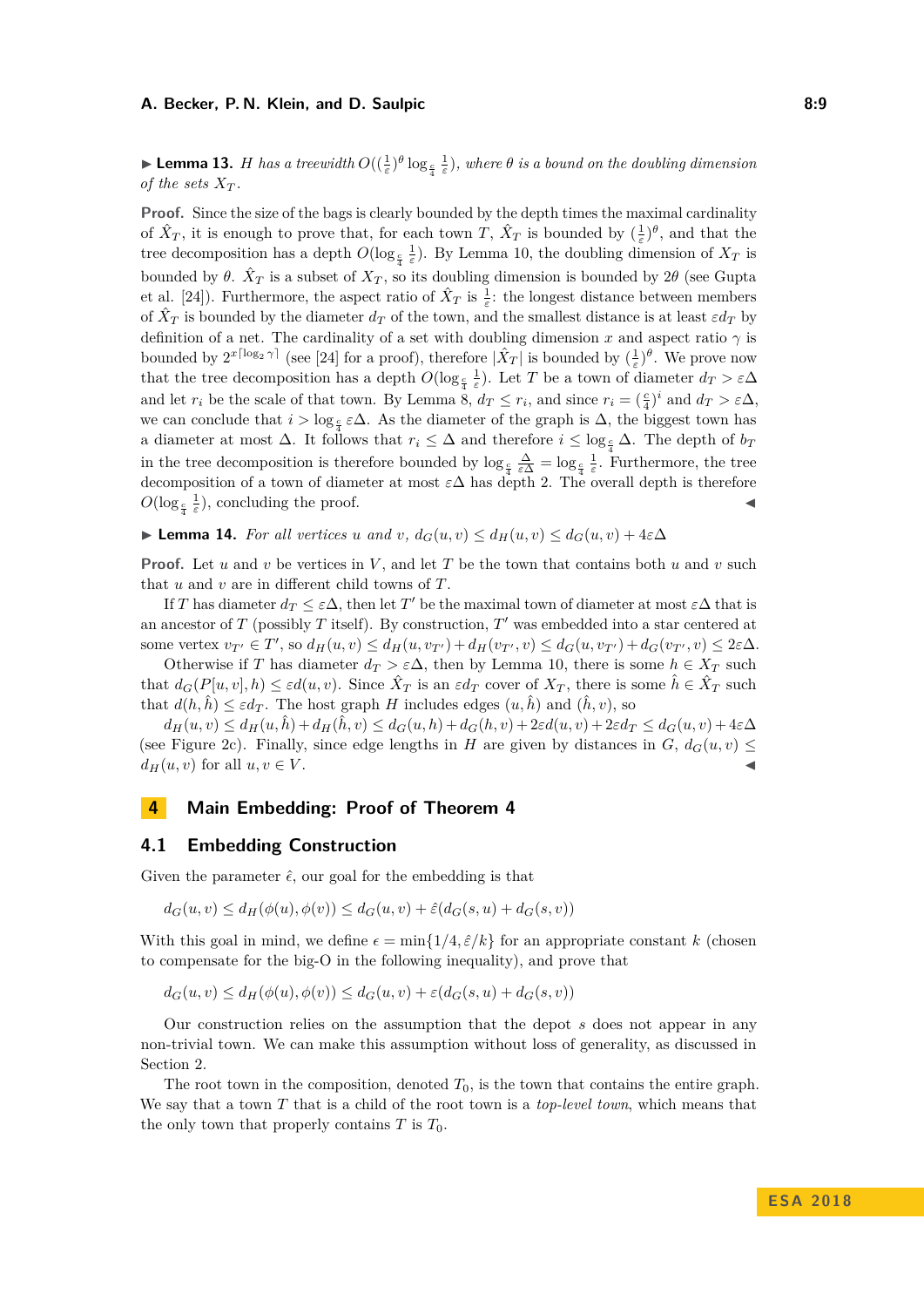<span id="page-9-0"></span>

**(c)** Tree decomposition

**Figure 3** (a) Towns  $T_1$  and  $T_2$  are top-level towns, with  $l(T_1) = i$  and  $l(T_2) = i + 1$ . (b) The embedding of each top-level town (circles) are connected to a band of  $\log_2 \frac{1}{\varepsilon} + 1$  hub sets (squares). Edges are striped to convey that they connect *all* vertices of the given hub-set endpoint to *all* vertices of the town-embedding endpoint. (c) The vertices of each bag  $\beta$  (circles) are added to each bag of each descendent top-level-town tree decomposition (triangles).

The assumption that the depot, *s*, does not appear in any non-trivial town implies that the top-level town that contains *s* is the trivial singleton town. This assumption is helpful to bound the distance between a top-level town *T* and the depot *s*: as  $s \notin T$ , Lemma [8](#page-5-1) gives the bound  $d(T, s) \geq \text{diam}(T)$ . This bound turns out to be very helpful in the construction of the host graph.

We use Lemma [11](#page-7-0) to construct an embedding for each top-level town. It remains to connect these embeddings : we cannot approximate  $X_{T_0}$  with a net as we did in Lemma [11,](#page-7-0) because the diameter of *G* may be arbitrarily large.

To cope with that issue, we define inductively the hub sets  $X_0^0, X_0^1, \dots$  such that  $X_0^k$  is a net of  $X_{T_0} \cap B_s(2^k)$ . Let  $X_0^0$  be an  $\varepsilon$ -net of  $X_{T_0} \cap B_s(1)$  that contains the depot, *s*, and for  $k \geq 0$  let  $X_0^{k+1}$  be an  $\varepsilon 2^{k+1}$ -net of the set  $(X_{T_0} \cap (B_s(2^{k+1}) - B_s(2^k)))$   $\bigcup X_0^k$  that contains the depot. This construction ensures that  $X_0^{k+1} \cap B_s(2^k) \subseteq X_0^k$ , which will be helpful in Section [4.3](#page-10-0) to find a tree decomposition of the host graph. Note that we can assume  $s \in X_{T_0}$ , since adding it increases the doubling dimension by at most one and thus does not change the result of Lemma [10.](#page-6-1)

For a set of vertices  $\mathcal{X} \subseteq V$ , we define  $l(\mathcal{X}) = \lceil \log_2(\max_{v \in \mathcal{X}} d(s, v)) \rceil$  (See Figure [3a\)](#page-9-0).

For every child town *T* of *T*0, the host graph connects every vertex *v* of *T* to every hub *h* in  $X_0^{l(T)}, \ldots, X_0^{l(T)+\log_2(1/\varepsilon)}$  with an edge of length  $d_G(v, h)$  (See Figure [3b\)](#page-9-0).

### **4.2 Proof of Error Bound**

In Lemma [16](#page-9-1) we prove a bound on the error incurred by the embedding. Our proof makes use of the following lemma.

<span id="page-9-2"></span>▶ **Lemma 15** (see full version). For all  $k$ ,  $X_0^k$  is an  $\varepsilon 2^{k+1}$ -covering of  $X_{T_0} \cap B_s(2^k)$ .

<span id="page-9-1"></span> $\blacktriangleright$  **Lemma 16.** For all vertices *u* and *v*.

 $d_G(u, v) \leq d_H(u, v) \leq d_G(u, v) + O(\varepsilon) (d_G(s, u) + d_G(s, v))$ 

**Proof.** Consider two vertices *u* and *v*. Let  $T_u$  and  $T_v$  denote the top-level towns that contain *u* and *v*, respectively. There are two cases to consider.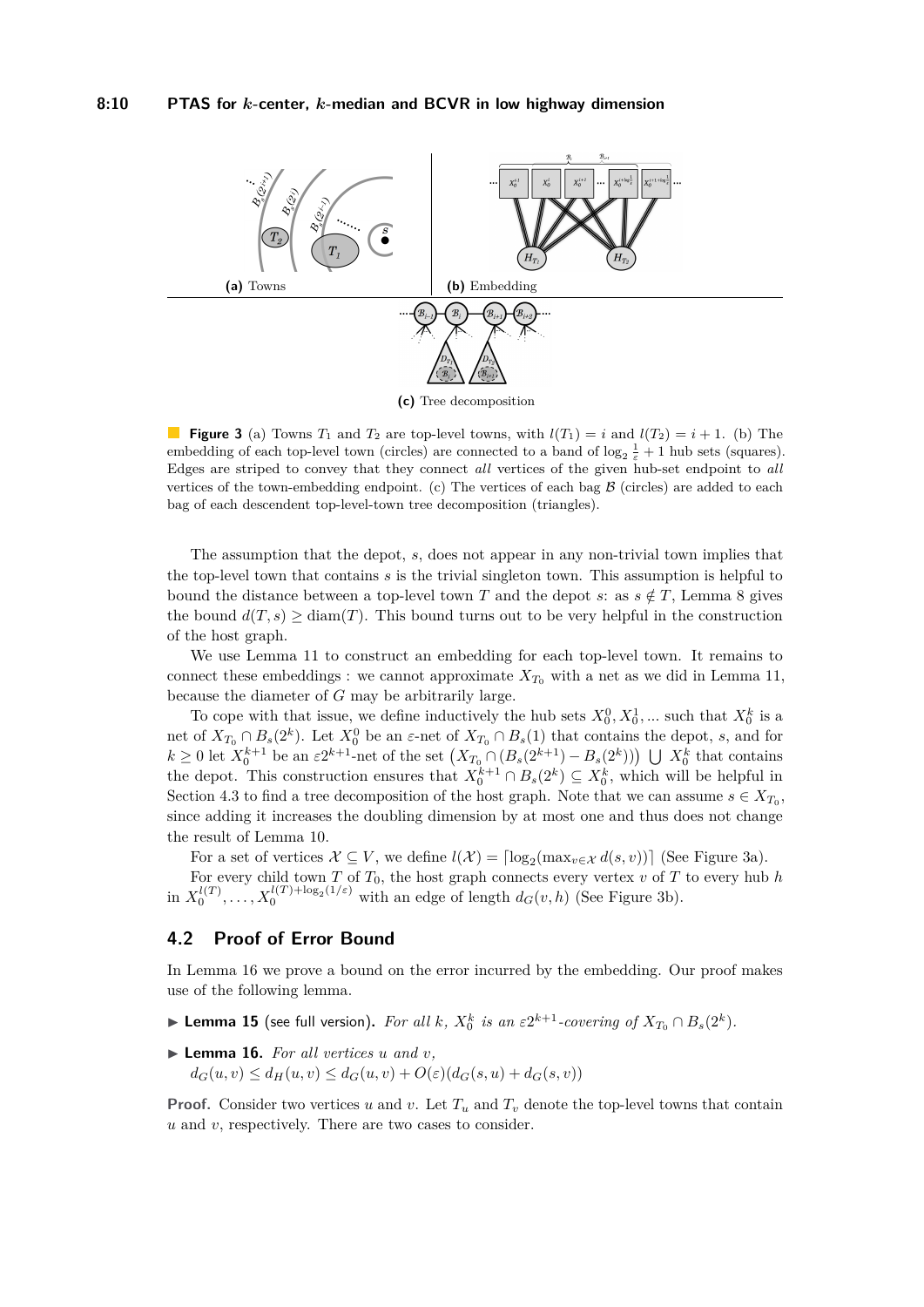#### <span id="page-10-1"></span>**A. Becker, P. N. Klein, and D. Saulpic 8:11 8:11 8:11**



**(a)** *u* and *v* are both connected to  $\hat{h}$ . **(b)** *v* is not connected to  $\hat{h}$ .



**Figure 4** The shortest path between *u* and *v* in *G* is indicated by the curved, directed lines. The path in the host graph is represented by the straight lines.

If  $T_u = T_v$ , Lemma [8](#page-5-1) gives  $d_G(u, v) \leq diam(T_u) \leq d_G(T_u, V \setminus T_u)$ , and therefore  $diam(T_u) \leq min\{d_G(s, u), d_G(s, v)\}.$  Because  $T_u = T_v$  is a top-level town, its embedding is given by Lemma [11,](#page-7-0) which directly gives the desired bound.

Otherwise  $T_u \neq T_v$ . Without loss of generality, assume that  $d_G(u, s) \geq d_G(v, s)$ . We show that there exists some  $X_0^k$  connected to *u* with a vertex  $\hat{h} \in X_0^k$  close to  $P[u, v]$ .

By definition of the approximate core hubs, there exists  $h \in X_{T_0}$  such that  $d(h, P[u, v]) \le$  $\varepsilon d(u, v)$ . Moreover,  $h \in B_s(2^{l(T_u)+2})$ :

$$
d(s,h) \leq d(s,u) + d(u,h) \leq d(s,u) + (1+\varepsilon)d(u,v)
$$
  
\n
$$
\leq d(s,u) + (1+\varepsilon) (d(s,u) + d(s,v))
$$
 by triangle inequality  
\n
$$
\leq d(s,u) + (1+\varepsilon) \cdot 2d(s,u)
$$
 since  $d(u,s) \geq d(v,s)$   
\n
$$
\leq (3+2\varepsilon)2^{l(T_u)} \leq 2^{l(T_u)+2}
$$

Since  $h \in X_{T_0} \cap B_s(2^{l(T_u)+2})$ , then by Lemma [15,](#page-9-2) there is an  $\hat{h} \in X_0^{l(T_u)+2}$  such that  $d(\hat{h}, h) \leq \varepsilon 2^{l(T_u)+3}$ . Since  $\log_2 \frac{1}{\varepsilon} \geq 2$ , *u* is connected to  $\hat{h}$  in the host graph.

Depending on *v*, there remain two cases: either *v* is connected to  $\hat{h}$  (see Figure [4a\)](#page-10-1) or not (Figure [4b\)](#page-10-1). First, if *v* is connected to  $\hat{h}$  in the host graph,  $d_H(v, \hat{h}) = d_G(v, \hat{h})$  (and the same holds for *u*). The triangle inequality gives therefore,

$$
d_H(u,v) \leq d_G(u,\hat{h}) + d_G(v,\hat{h}) \leq \underbrace{d_G(u,h) + d_G(v,h)}_{\leq (1+2\varepsilon)d_G(u,v) \text{ by definition of } h} + \underbrace{2d_G(\hat{h},h)}_{\leq 2\varepsilon 2^{l(T_u)+3} = O(\varepsilon)d(s,u)}
$$

Since  $d_G(u, v) \leq d_G(s, u) + d_G(s, v)$ , we infer  $d_H(u, v) \leq d_G(u, v) + O(\varepsilon)(d_G(s, u) +$  $d_G(s, v)$ .

Otherwise, *v* is not connected to  $\hat{h}$ . That means that either  $l(T_u) + 2 < l(T_v)$  or  $l(T_u) + 2 > l(T_v) + \log_2 \frac{1}{\varepsilon}$ . We exclude the first case by noting that since the diameter of a town is less than its distance to the depot,  $d_G(v, s) \leq d_G(u, s)$  implies that  $l(T_v) \leq l(T_u) + 1$ . The second case implies that  $d_G(s, u) \ge O(\frac{1}{\varepsilon})d_G(s, v)$ . Since the host graph connects the source *s* to all the vertices,  $d_H(u, v) \leq d_G(s, u) + d_G(s, v) \leq d_G(u, v) + 2d_G(s, v) \leq$  $d_G(u, v) + O(\varepsilon) (d_G(s, u) + d_G(s, v)).$ 

# <span id="page-10-0"></span>**4.3 Tree Decomposition**

We present here the construction of a bounded-width tree decomposition *D* of the host graph.

For each  $k > 0$  let  $\mathcal{B}_k = \bigcup^{k + \log_2(1/\varepsilon)}$ *i*=*k*−1  $X_0^i$ . For a top-level town *T*, the tree decomposition *D* connects the decomposition  $D_T$  given by Lemma [11](#page-7-0) to the bag  $\mathcal{B}_{l(T)}$ . Moreover, we add all vertices that appear in  $\mathcal{B}_{l(T)}$  to all bags in the tree  $D_T$ . Finally, for every k we connect  $\mathcal{B}_k$ to both  $\mathcal{B}_{k-1}$  and  $\mathcal{B}_{k+1}$  in *D*. (See Figure [3b.](#page-9-0))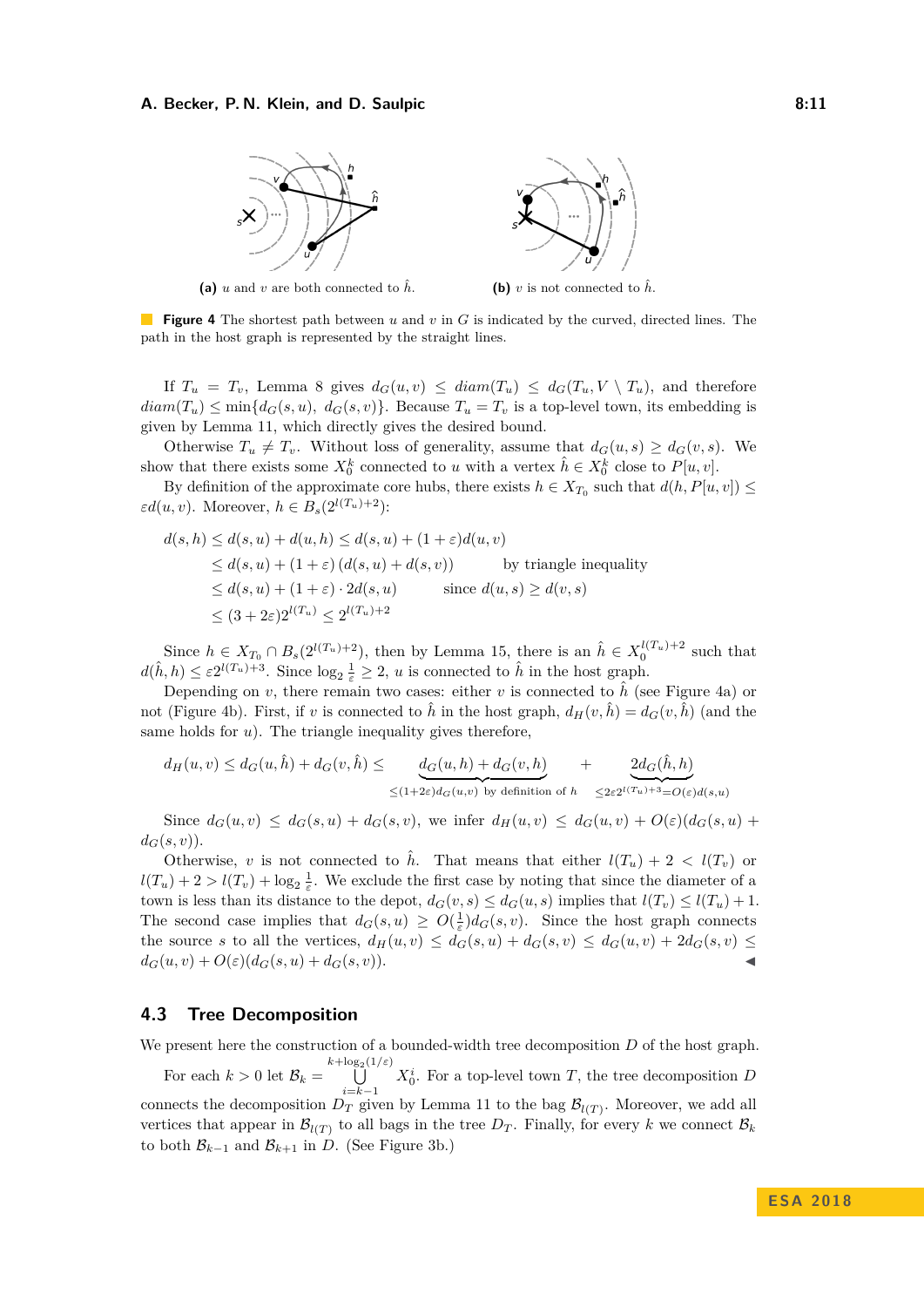#### **8:12 PTAS for** *k***-center,** *k***-median and BCVR in low highway dimension**

 $\triangleright$  **Lemma 17** (see full version). *D is a valid tree decomposition of the host graph H.* 

<span id="page-11-1"></span> $\blacktriangleright$  **Lemma 18.** *For all k*,  $|X_0^k| \leq (\frac{2}{\varepsilon})^{\theta}$ *.* 

**Proof.** Since  $X_0^k$  is a subset of  $X_{T_0}$ , it has doubling dimension  $2\theta$  (see Lemma [10\)](#page-6-1). Since  $X_0^k$  is a  $\varepsilon 2^k$ -net, the smallest distance between two hubs in  $X_0^k$  is at least  $\varepsilon 2^k$ . Moreover, since  $X_0^k \subseteq B_s(2^k)$ , the longest distance between two hubs is at most  $2 \cdot 2^k$ , therefore,  $X_0^k$ has an aspect ratio of at most  $\frac{2}{\varepsilon}$ . The bound used in Lemma [13](#page-8-1) on the cardinality of a set using its aspect ratio and its doubling dimension concludes the proof.

I **Lemma 19.** *The tree decomposition D has bounded width.*

**Proof.** This follows from Lemma [18](#page-11-1) together with the fact that a bag  $\mathcal{B}_i$  is the union of  $\log_2 \frac{1}{\varepsilon} + 2$  sets  $X_0^k$ . Lemma [13](#page-8-1) allows to conclude.

# <span id="page-11-0"></span>**5 Capacitated Vehicle Routing**

# **5.1 PTAS for Bounded Highway Dimension**

The algorithm works as follows. The input graph *G* is embedded into a host graph *H* of bounded treewidth using the embedding given in Theorem [4.](#page-3-1) The algorithm then optimally solves the CAPACITATED VEHICLE ROUTING problem with capacity  $Q$  for  $H$ , using a classical dynamic programming approach (described in the full version). The solution for *H* is then *lifted* to a solution in  $G$ : for each tour in the solution for  $H$ , a tour in  $G$  that visits the same clients in the same order is added to the solution for *G*.

We show that the embedding given in Theorem [4](#page-3-1) is such that an optimal solution in the host graph *H* gives a  $(1 + \varepsilon)$  solution in *G*. Furthermore, the embedding ensures that *H* has small treewidth, allowing CAPACITATED VEHICLE ROUTING to be solved exactly in polynomial time using dynamic programming. Putting these together gives Theorem [2.](#page-2-1)

Given an embedding with the properties described in Theorem [4,](#page-3-1) all that remains in proving Theorem [2](#page-2-1) is showing how to solve Capacitated Vehicle Routing optimally on the host graph *H* and proving that such an optimal solution has a corresponding *near-optimal* solution in *G*. We do so in the following two lemmas (the first is proved in the full version of the paper)

**Lemma 20.** *Given a graph with bounded treewidth*  $\omega$  *and a capacity*  $Q > 0$ , CAPACITATED VEHICLE ROUTING *can be solved optimally in*  $n^{O(\omega Q)}$  *time.* 

I **Lemma 21.** *For an embedding with the properties given by Theorem [4,](#page-3-1) the cost of an optimal solution in the host graph H is within a*  $(1 + O(\varepsilon))$ *-factor of the cost of the optimal solution in the guest graph G.*

**Proof.** Let  $\text{OPT}_H$  be the optimal solution in the host graph *H* and  $\text{OPT}_G$  be the optimal solution in *G*. A solution is described by the order in which the clients and the depot are visited:  $(u, v) \in S$  indicates that the solution *S* visits the client *v* immediately after visiting *u*. We want to prove that  $\text{cost}_G(\text{OPT}_H) \leq (1 + O(\varepsilon))\text{cost}_G(\text{OPT}_G)$ .

First, since  $d_G \leq d_H$ ,  $cost_G \leq cost_H$ . Second, the solution  $OPT_G$  is also a solution in the host graph  $H$ , since the vertices of *G* and *H* are the same. So, by definition of  $\text{OPT}_H$ ,  $\cot_H(\text{OPT}_H) \leq \cot_H(\text{OPT}_G)$ . It is therefore sufficient to prove that  $\cot_H(\text{OPT}_G) \leq$  $(1 + O(\varepsilon))\text{cost}_G(\text{OPT}_G).$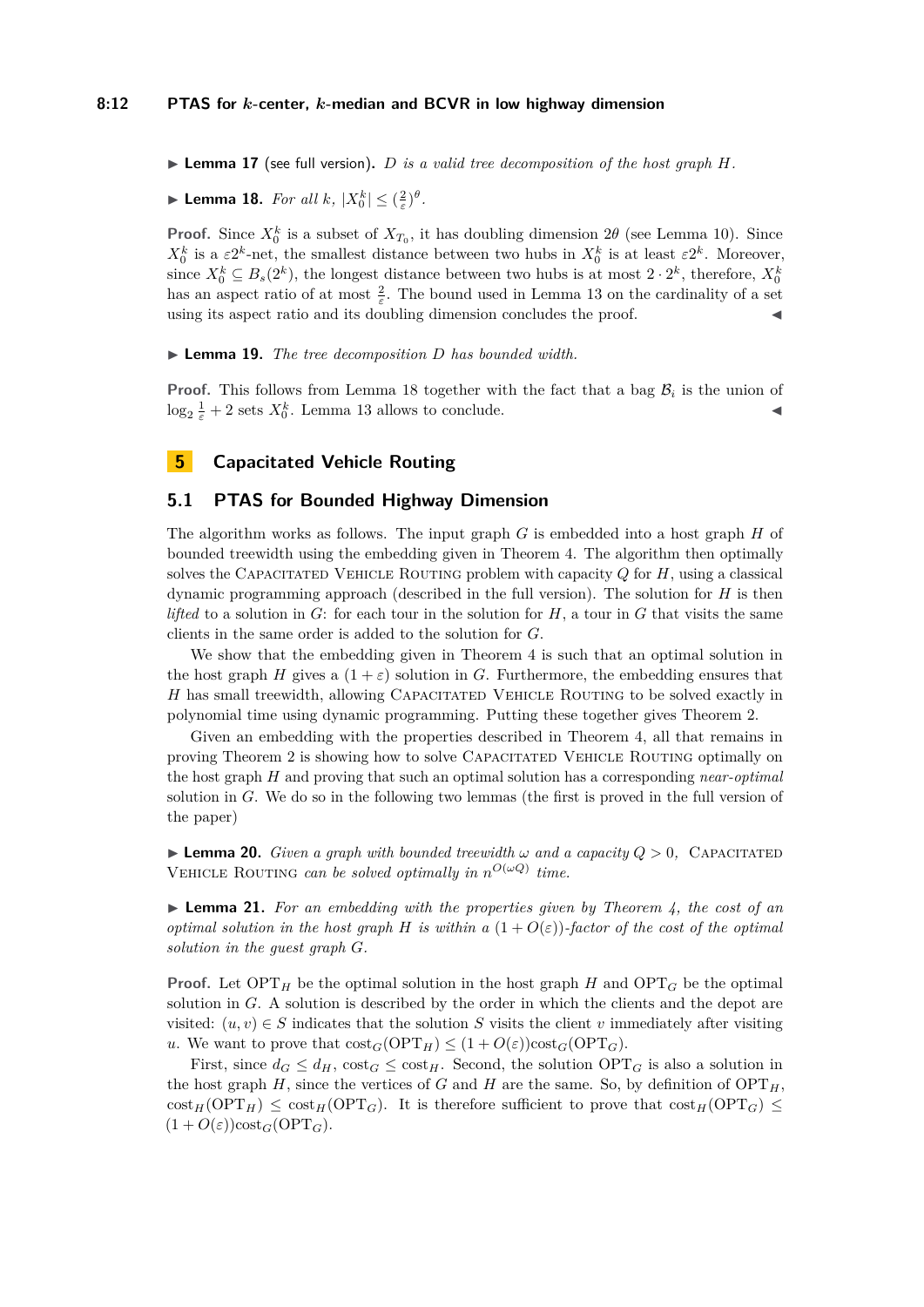By definition of cost,  $\text{cost}_H(\text{OPT}_G) = \sum$ (*u,v*)∈OPT*<sup>G</sup>*  $d_H(u, v)$ . Applying Theorem [4](#page-3-1) gives

$$
\mathrm{cost}_{H}(\mathrm{OPT}_G) \le \sum_{(u,v)\in \mathrm{OPT}_G} d_G(u,v) + O(\varepsilon)(d_G(s,u) + d_G(s,v))
$$

The right side of the inequality can be rewritten as

$$
\underbrace{\sum_{(u,v)\in \text{OPT}_G} d_G(u,v)}_{= \text{cost}_G(\text{OPT}_G)} + \underbrace{O(\varepsilon)}_{= O(\varepsilon)} \underbrace{\sum_{(u,v)\in \text{OPT}_G} d_G(s,u) + d_G(s,v)}_{= O(\varepsilon) \sum_{v\in Z} 2d_G(s,v) \le O(\varepsilon) Q\text{cost}_G(\text{OPT}_G) \quad (*)}
$$

To get the inequalities  $(*),$  it is enough to remark that  $\text{OPT}_G$  visits every client exactly once and then to apply Lemma [6.](#page-4-1) As *Q* is constant, the whole inequality becomes

$$
\text{cost}_H(\text{OPT}_G) \le \text{cost}_G(\text{OPT}_G) + O(\varepsilon)\text{cost}_G(\text{OPT}_G) = (1 + O(\varepsilon))\text{cost}_G(\text{OPT}_G)
$$

### **References**

- <span id="page-12-1"></span>**1** Ittai Abraham, Daniel Delling, Amos Fiat, Andrew V Goldberg, and Renato F Werneck. VC-dimension and shortest path algorithms. In *International Colloquium on Automata, Languages, and Programming*, pages 690–699. Springer, 2011.
- <span id="page-12-2"></span>**2** Ittai Abraham, Daniel Delling, Amos Fiat, Andrew V. Goldberg, and Renato F. Werneck. Highway dimension and provably efficient shortest path algorithms. *Journal of the ACM*, 63(5):41:1–41:26, 2016.
- <span id="page-12-0"></span>**3** Ittai Abraham, Amos Fiat, Andrew V Goldberg, and Renato F Werneck. Highway dimension, shortest paths, and provably efficient algorithms. In *Proceedings of the Twenty-First Annual ACM-SIAM Symposium on Discrete Algorithms (SODA)*, pages 782–793. SIAM, 2010.
- <span id="page-12-5"></span>**4** Anna Adamaszek, Artur Czumaj, and Andrzej Lingas. PTAS for k-tour cover problem on the plane for moderately large values of *k*. *International Journal of Foundations of Computer Science*, 21(6):893–904, 2010. [doi:10.1142/S0129054110007623](http://dx.doi.org/10.1142/S0129054110007623).
- <span id="page-12-9"></span>**5** Sanjeev Arora, Prabhakar Raghavan, and Satish Rao. Approximation schemes for Euclidean *k*-medians and related problems. In *Proceedings of the Thirtieth Annual ACM Symposium on Theory of Computing (STOC)*, pages 106–113, 1998.
- <span id="page-12-7"></span>**6** Vijay Arya, Naveen Garg, Rohit Khandekar, Adam Meyerson, Kamesh Munagala, and Vinayaka Pandit. Local search heuristics for *k*-median and facility location problems. *SIAM Journal on Computing*, 33(3):544–562, 2004.
- <span id="page-12-6"></span>**7** Tetsuo Asano, Naoki Katoh, and Kazuhiro Kawashima. A new approximation algorithm for the capacitated vehicle routing problem on a tree. *Journal of Combinatorial Optimization*, 5(2):213–231, 2001.
- <span id="page-12-4"></span>**8** Tetsuo Asano, Naoki Katoh, Hisao Tamaki, and Takeshi Tokuyama. Covering points in the plane by *k*-tours: a polynomial approximation scheme for fixed *k*. *IBM Tokyo Research Laboratory Research Report RT0162*, 1996.
- <span id="page-12-3"></span>**9** Tetsuo Asano, Naoki Katoh, Hisao Tamaki, and Takeshi Tokuyama. Covering points in the plane by *k*-tours: towards a polynomial time approximation scheme for general *k*. In *Proceedings of the Twenty-Ninth Annual ACM Symposium on Theory of Computing*, pages 275–283, 1997.
- <span id="page-12-8"></span>**10** M. Bădoiu, S. Har-Peled, and P. Indyk. Approximate clustering via core-sets. In *Proceedings of the 34th Annual ACM Symposium on Theory of Computing (STOC)*, pages 250–257, 2002.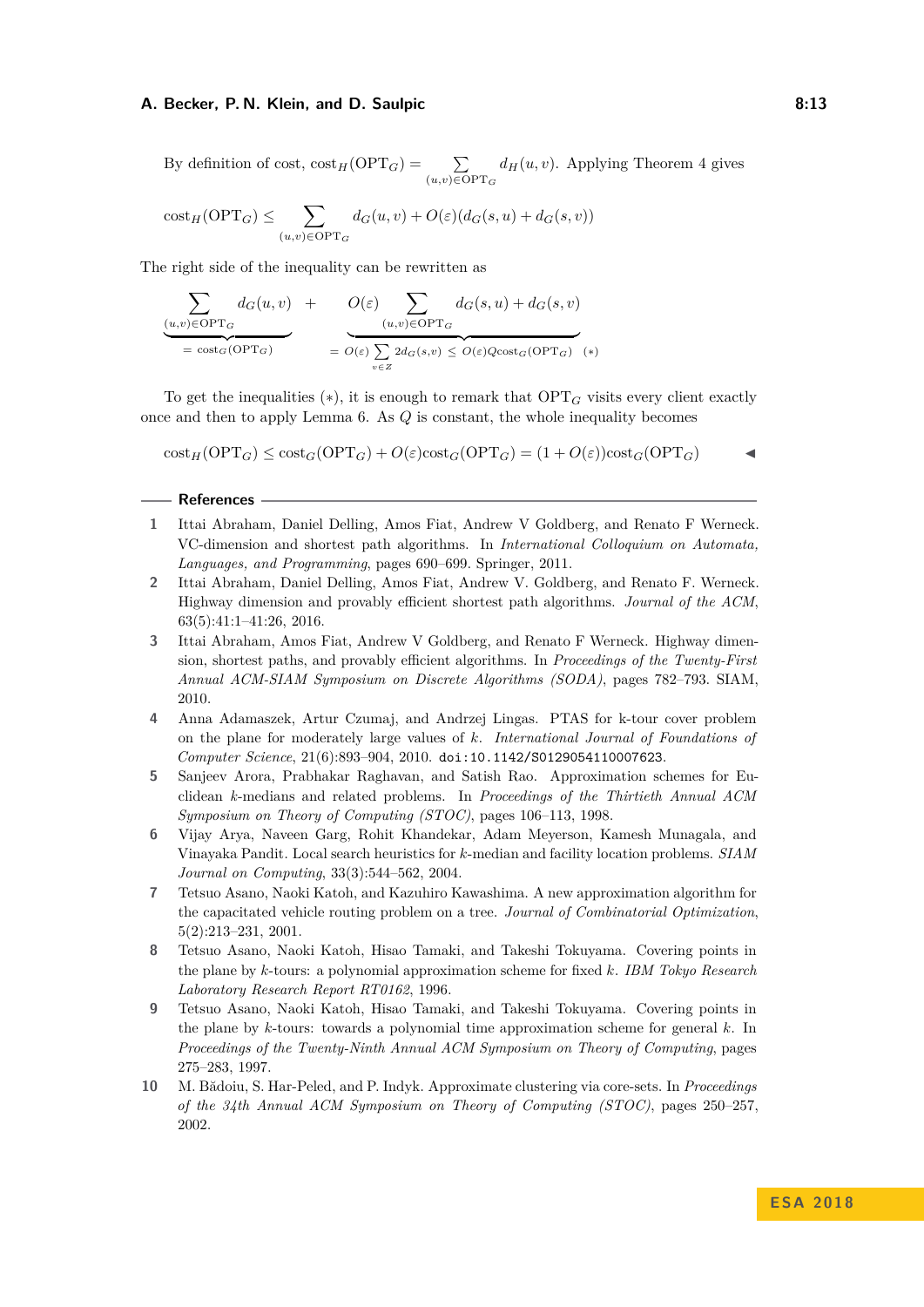### **8:14 PTAS for** *k***-center,** *k***-median and BCVR in low highway dimension**

- <span id="page-13-1"></span>**11** H. Bast, Stefan Funke, and Domagoj Matijevic. Ultrafast shortest-path queries via transit nodes. In Camil Demetrescu, Andrew V. Goldberg, and David S. Johnson, editors, *The Shortest Path Problem: Ninth DIMACS Implementation Challenge*, volume 74 of *DI-MACS Series in Discrete Mathematics and Theoretical Computer Science*, pages 175–192. American Mathematical Society, 2009.
- <span id="page-13-2"></span>**12** H. Bast, Stefan Funke, Domagoj Matijevic, Peter Sanders, and Dominik Schultes. In transit to constant time shortest-path queries in road networks. In *Proceedings of the Ninth Workshop on Algorithm Engineering and Experiments (ALENEX)*, pages 46–59. SIAM, 2007.
- <span id="page-13-0"></span>**13** Amariah Becker, Philip N. Klein, and David Saulpic. Polynomial-time approximation schemes for k-center and bounded-capacity vehicle routing in metrics with bounded highway dimension. *arXiv:1707.08270*, 2017.
- <span id="page-13-12"></span>**14** Amariah Becker, Philip N Klein, and David Saulpic. A quasi-polynomial-time approximation scheme for vehicle routing on planar and bounded-genus graphs. In *25th Annual European Symposium on Algorithms (ESA)*, volume 87, pages 12:1–12:15, 2017.
- <span id="page-13-13"></span>**15** Jaroslaw Byrka, Thomas Pensyl, Bartosz Rybicki, Aravind Srinivasan, and Khoa Trinh. An improved approximation for k-median and positive correlation in budgeted optimization. *ACM Transactions on Algorithms*, 13(2), 2017.
- <span id="page-13-16"></span>**16** Vincent Cohen-Addad, Philip N. Klein, and Claire Mathieu. Local search yields approximation schemes for *k*-means and *k*-median in Euclidean and minor-free metrics. In *Proceedings of the 57th Annual IEEE Symposium on Foundations of Computer Science (FOCS)*, 2016.
- <span id="page-13-10"></span>**17** Aparna Das and Claire Mathieu. A quasipolynomial-time approximation scheme for Euclidean capacitated vehicle routing. *Algorithmica*, 73(1):115–142, 2015.
- <span id="page-13-8"></span>**18** Tomás Feder and Daniel Greene. Optimal algorithms for approximate clustering. In *Proceedings of the Twentieth Annual ACM Symposium on Theory of Computing (STOC)*, 1988.
- <span id="page-13-4"></span>**19** Andreas Emil Feldmann. Fixed parameter approximations for *k*-center problems in low highway dimension graphs. In *Proceedings, Part II, of the 42nd International Colloquium on Automata, Languages, and Programming (ICALP)*, pages 588–600. Springer-Verlag, 2015.
- <span id="page-13-3"></span>**20** Andreas Emil Feldmann, Wai Shing Fung, Jochen Könemann, and Ian Post. A (1+*ε*) embedding of low highway dimension graphs into bounded treewidth graphs. In *Proceedings, Part I, of the International Colloquium on Automata, Languages, and Programming (ICALP)*, pages 469–480. Springer, 2015.
- <span id="page-13-5"></span>**21** Bruce L Golden and Richard T Wong. Capacitated arc routing problems. *Networks*, 11(3):305–315, 1981.
- <span id="page-13-6"></span>**22** Teofilo F Gonzalez. Clustering to minimize the maximum intercluster distance. *Theoretical Computer Science*, 38:293–306, 1985.
- <span id="page-13-14"></span>**23** Sudipto Guha and Samir Khuller. Greedy strikes back: Improved facility location algorithms. *Journal of Algorithms*, 31(1):228–248, 1999.
- <span id="page-13-17"></span>**24** Anupam Gupta, Robert Krauthgamer, and James R Lee. Bounded geometries, fractals, and low-distortion embeddings. In *Proceedings of the 44th Annual IEEE Symposium on Foundations of Computer Science (FOCS)*, pages 534–543. IEEE, 2003.
- <span id="page-13-15"></span>**25** Venkatesan Guruswami and Piotr Indyk. Embeddings and non-approximability of geometric problems. In *Proceedings of the Fourteenth Annual ACM-SIAM Symposium on Discrete Algorithms (SODA)*. SIAM, 2003.
- <span id="page-13-9"></span>**26** Mark Haimovich and A. H. G. Rinnooy Kan. Bounds and heuristics for capacitated routing problems. *Mathematics of Operations Research*, 10(4):527–542, 1985.
- <span id="page-13-11"></span>**27** Shin Hamaguchi and Naoki Katoh. A capacitated vehicle routing problem on a tree. In *International Symposium on Algorithms and Computation*, pages 399–407. Springer, 1998.
- <span id="page-13-7"></span>**28** Dorit S Hochbaum and David B Shmoys. A best possible heuristic for the *k*-center problem. *Mathematics of Operations Research*, 10(2):180–184, 1985.